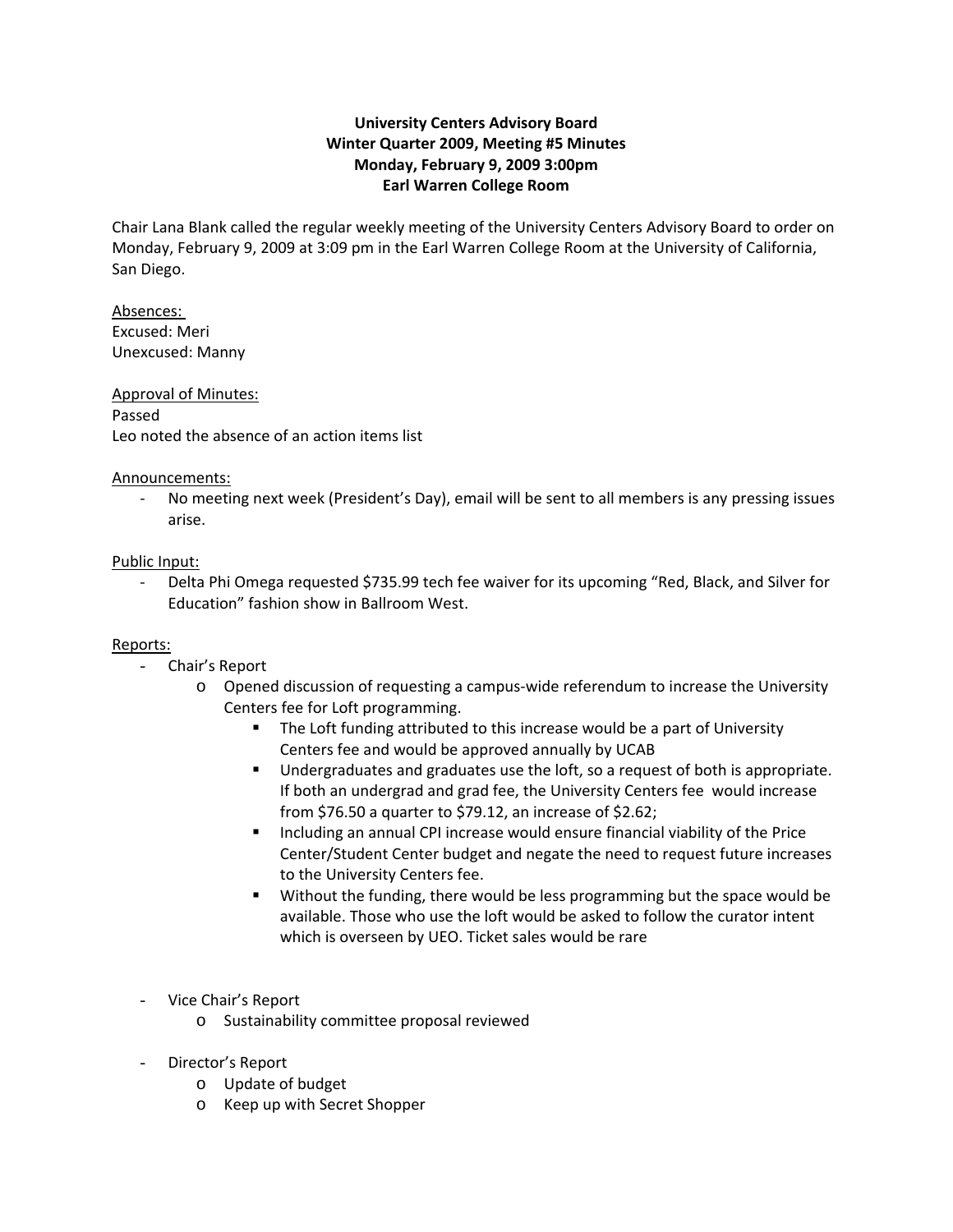#### New Business

- Motion to fund \$500 for Delta Phi Omega
	- o Passed by consensus
- Motion to approve the University Centers fee increase referendum increase with CPI escalator only for proportion of operational cost
	- o Passed by consensus
- Motion to approve Sustainability Committee's proposal o Passed by consensus

#### Old Business

### Open Forum

Shaun wanted to further discuss the test prep store that is proposed for PCE

- Several members agree that only one location is needed for test prep
- Muir College Council questioned the need for test prep on campus. Both Kaplan and Princeton have locations near by and seems to affect only upperclass students.
- Paul commented:
	- o that a great deal of work has gone into developing the RFP
	- o we need to balance our food and non‐food retail. We are about maxed out with the food.
	- o Both Kaplan and Princeton are very eager to lease space which means they feel very strongly that their services will be in high demand by UCSD students.

Roll call Absent at role call: Lana, Rishabh, Jason, Anna

Adjournment Meeting was adjourned at 4:45pm.

Submitted by UCAB secretary: Beza Abebe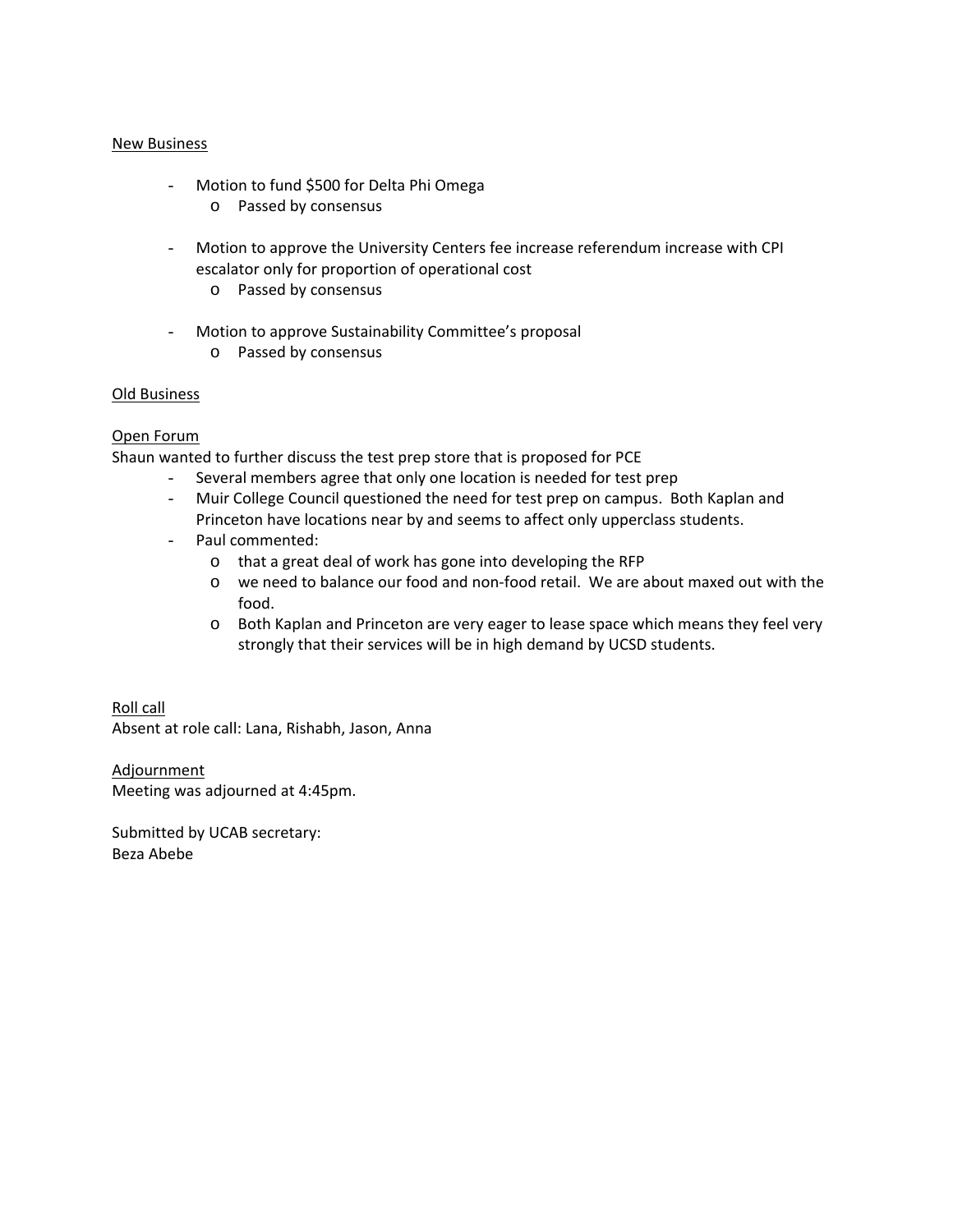# **Sustainability motion passed by UCAB, February 9, 2009**

Whereas we are interested in improving the sustainability of University Centers, we put forward the following requests:

Grass/irrigation:

- We request a listing of all areas irrigated by University Centers (UCs) using a method other drip irrigation
- We request a report on the viability of drought-tolerant grass for UC grounds
- We recommend that the grass on PCE walk‐up be replaced with artificial turf

Fair Trade Certified goods

- We request that all future RFPs request that vendors offering tea and coffee serve varieties that are only 100% Fair Trade Certified
- We formally request information on the measures that vendors are currently taking to reduce their ecological impact and improve sustainability. Specifically, we would like to inquire regarding composting by vendors.

Vegan labels

• We request a time line for the implementation of vegan and vegetarian labels on foods served by UC vendors

Water fountains

- We request an estimate for the cost of attaching filters to drinking water fountains
- We recommend that drinking water fountains be equipped with spouts to permit the filling of water bottles
- We set as a goal that reusable water bottles be easily available on campus at cost

Composting

• We would like more information on the feasibility of providing a compost collection service to all the UC vendors

Cleaning products

• We request a presentation on cleaning products currently used by UC staff

Bicycle racks

• We request a report on the possibility of putting bicycle racks outside Perks and Tapioca Express

Administrative sustainability measures

We request a report on the possibilities of

- Double‐sided printing?
- Aspen 100 paper usage
- Recommend that UC post to the website a summary of the sustainability measures we are bringing forward

Flyers

• We request an estimate on the cost of putting poster clips in areas of the UC that are currently being